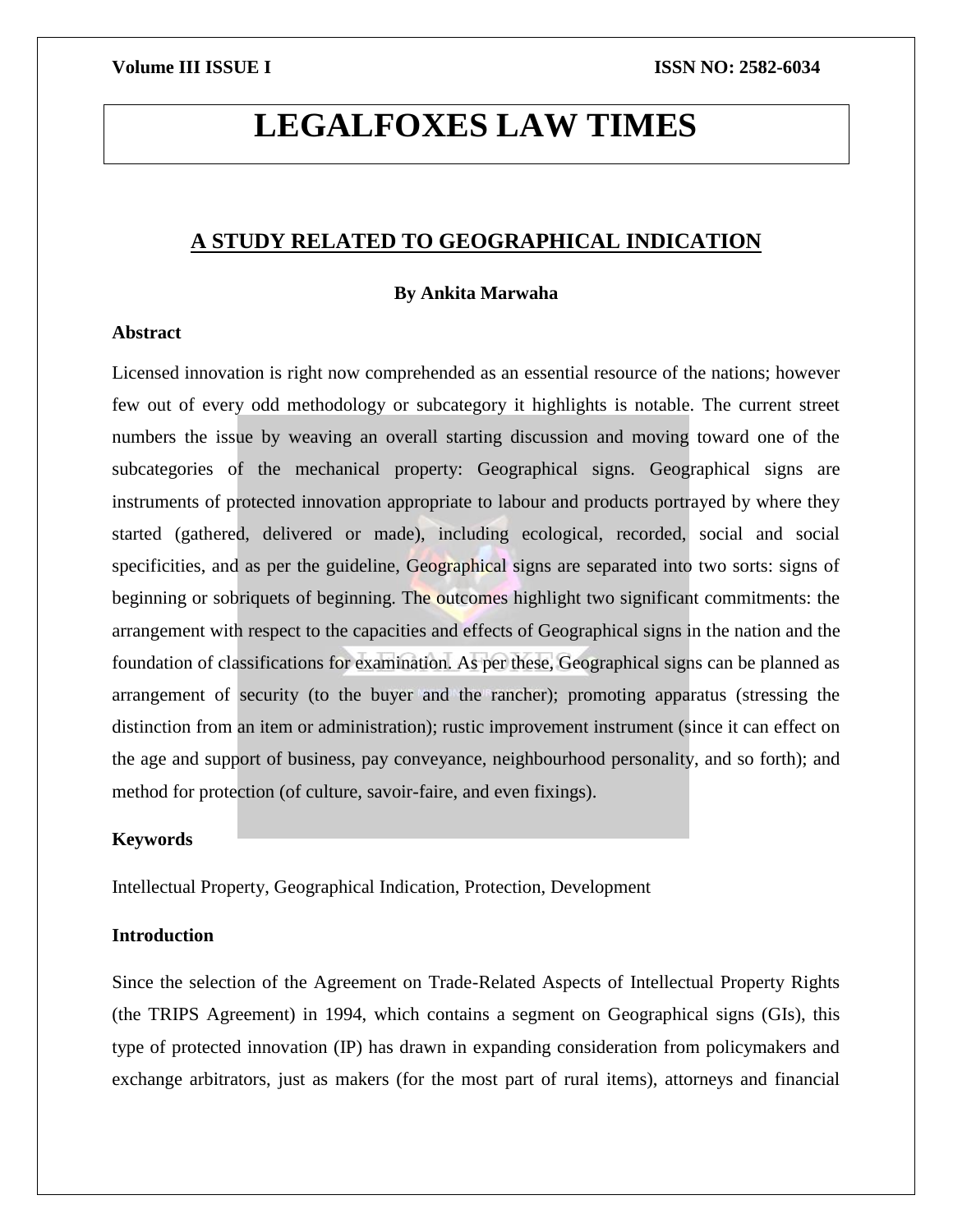$\overline{a}$ 

# **Volume III ISSUE I ISSN NO: 2582-6034**

analysts across the world. It is without a doubt a direct result of the TRIPS Agreement area on GIs that the issue currently bids to an ever increasing number of countries past the somewhat confined rundown of nations that have customarily sought after dynamic GI arrangements.

GIs have generally been viewed as IP. Article 1(2) of the Paris Convention for the Protection of Industrial Property of 1883 (Paris Convention) alludes to "signs of source" and "sobriquets of beginning" as objects of modern property. The expression "modern property" isn't restricted to "industry and business" legitimate, yet applies likewise to agrarian and extractive enterprises and to all fabricated or normal items, for example, "wines, grain, tobacco leaf, organic product, cows, minerals, mineral waters, brew, blossoms and flour".

The consideration of signs of source and labels of beginning and the particular reference to a progression of farming items in early forms of the Paris Convention are obvious proof that the nineteenth century representatives who arranged the global show, basically to ensure developments displayed at worldwide presentations, had not neglected this, apparently, most old type of scholarly resource. Popular old brands are here and there related with items that have a particular topographical beginning and return as ahead of schedule as the fifth century BC, like wine from the Greek island of Chios, alluded to as a costly extravagance great in traditional EGAL FOXES Greece.

The time frame following the finish of the Paris Convention saw various endeavors pointed toward expanding<sup>1</sup> the degree of multilateral insurance stood to signs of source and designations of beginning, which drove, among others things, to the reception of the Madrid Agreement for the Repression of False or Deceptive Indications of Source on Goods of 1891, and the Lisbon Agreement for the Protection of Appellations of Origin and their International Registration of 1958 (Lisbon Agreement), and to the consideration, in the TRIPS Agreement, of an exceptional segment on GIs.

Geological signs are unmistakable signs used to separate contending merchandise. They are by and large claimed with a solid inborn beginning base, in particular the geological beginning to

<sup>1</sup> Ludwig Baeumer, "Protection of geographical indications under WIPO treaties and questions concerning the relationship between those treaties and the TRIPS Agreement", in "Symposium on the Protection of Geographical Indications in the Worldwide Context", Eger, Hungary, October 24/25 1997, p.12, WIPO publication No. 760(E), Geneva, 1999.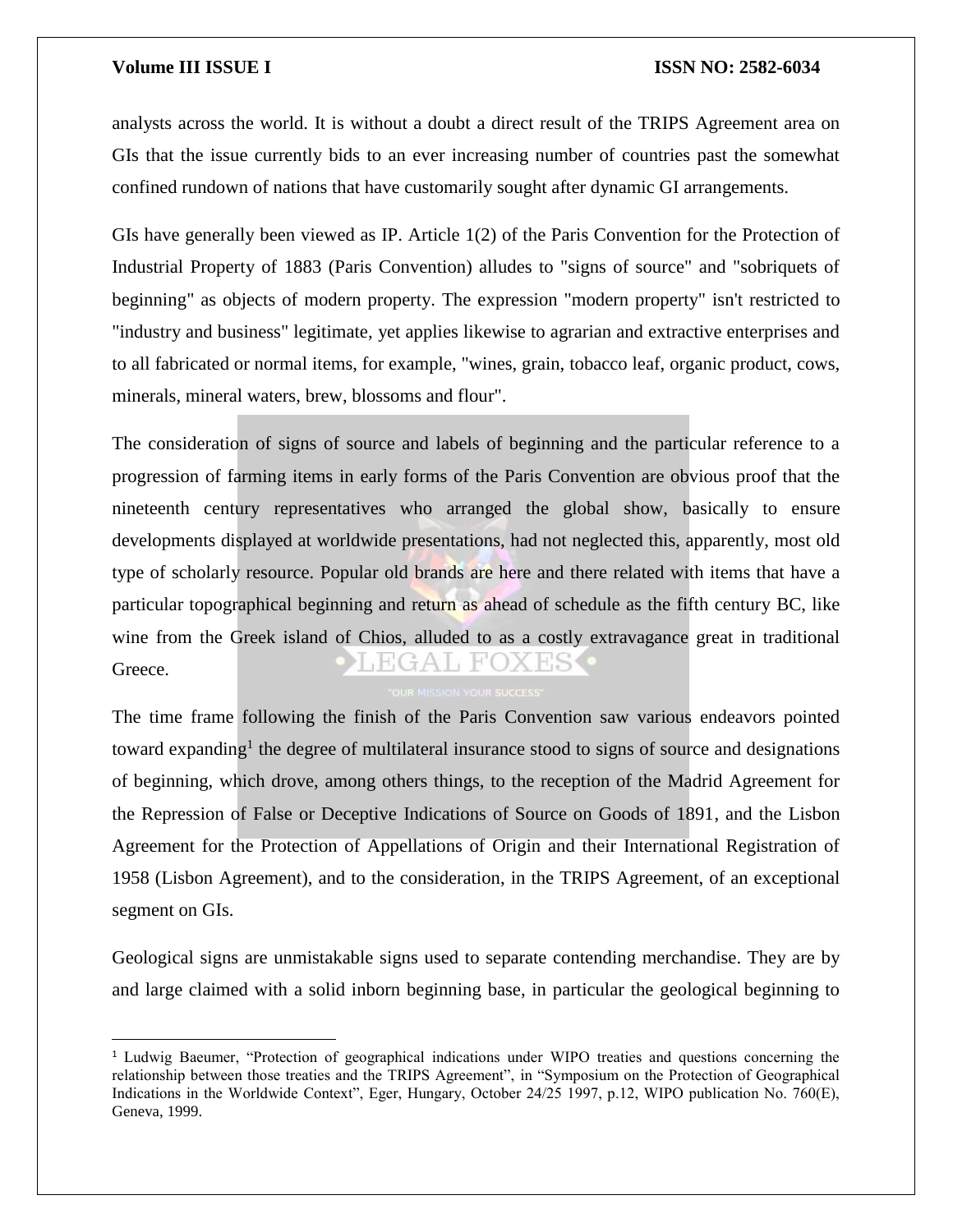which they allude. The reference to geological beginning – most routinely for horticultural items – joined with the utilization of conventional extraction and handling techniques, presents a fascinating showcasing potential with regards to terms of item marking. Be that as it may, the utilization of topographical beginning brands additionally presents various difficulties. Inferable from their aggregate nature,those who produce and market GIs should take part in aggregate activity as to creation strategies, quality principles and control, just as item circulation and showcasing.

# **Geographical Indication**

 $\overline{\phantom{a}}$ 

The fundamental idea basic GIs is basic and recognizable to any customer who picks Roquefort over "blue" cheddar or Darjeeling over "dark" tea<sup>2</sup> "Cognac", "Scotch", "Porto", "Havana", "Tequila" and "Darjeeling" are some notable instances of names related all through the world with results of a specific sort and quality, known for their topographical beginning and for having attributes connected to that beginning. A topographical sign is a sign utilized on items that have a particular geological beginning and have characteristics or a standing that are because of that beginning. Most usually, a GI comprises of the name of the spot of beginning of the great, for example, "Jamaica Blue Mountain" or "Darjeeling". Yet, non-topographical names, for example, "Vinho Verde", "Cava" or "Argan Oil", or images usually connected with a spot, can likewise comprise a GI.

Besides, to function as a GI, a sign should distinguish an item as beginning in a given spot. Furthermore, the characteristics or notoriety of the item ought to be basically because of the spot of beginning. Since the characteristics rely upon the topographical spot of creation, there is a connection between the item and its unique spot of creation.

Agriculture items normally have characteristics that get from their place of creation and are affected by explicit nearby, geological factors like environment and soil. It is consequently not unexpected that a larger part of GIs all through the world are applied to rural items, staples, wine

<sup>2</sup> Geographical Indications: From Darjeeling to Doha", WIPO Magazine, 4/2007.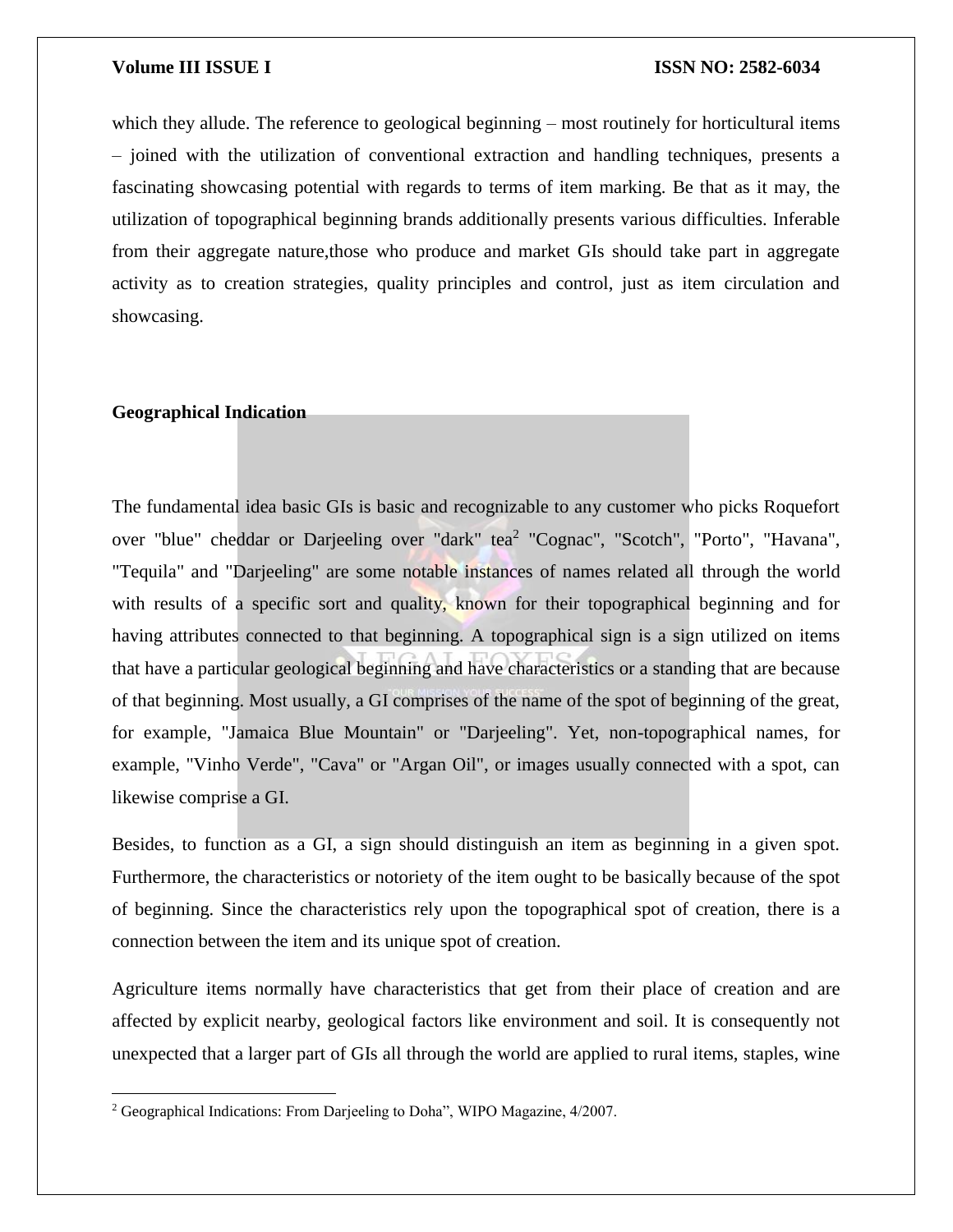and soul drinks. However, the utilization of GIs isn't restricted to horticultural items. A GI may likewise feature explicit characteristics of an item that are because of human components found in the item's place of beginning, like explicit assembling abilities and customs. That is the situation, for example, for handiworks, which are by and large hand tailored utilizing nearby normal assets and generally implanted in the practices of neighbourhood networks.

As per that Ordinance, the Geographical sign "Switzerland" or "Swiss" can be utilized on a watch if: its specialized advancement is completed in Switzerland; its development (the engine of the watch) is Swiss; its development is cased up in Switzerland; the producer completes the last assessment in Switzerland; and basically 60% of the assembling cost are created in Switzerland. A development is thought of to be Swiss if: it has been gathered in Switzerland; the specialized advancement is completed in Switzerland; it has been assessed by the producer in Switzerland; basically 60% of the assembling cost are created in Switzerland; and the parts of Swiss production represent basically<sup>3</sup> half of the aggregate esteem, without considering the cost of gathering.

# **Geographical Indication as a tool for Rural Development**

Various examinations demonstrate that, under fitting conditions, GIs can add to advancement in country rural regions. The privilege to utilize a GI for the most part lies with territorial makers, and the additional worth created by the GI accumulates along these lines to every such maker. Since GI items will in general produce a top notch brand value, they add to nearby business creation, which eventually may assist with forestalling country departure. Likewise, GI items frequently have significant side project impacts, for instance in the space of the travel industry and gastronomy.

Geographical signs might carry worth to a locale not just as far as occupations and higher pay, yet additionally by advancing the district in general. In such manner, GIs might add to the formation of a "territorial brand." An expression of alert is, in any case, needed. The simple truth of fostering a GI for an item doesn't ensure programmed achievement or advancement for the area. For GIs to add to advancement, a few conditions should be available in the district and in the manner by which the particular GI plan is planned.

 $\overline{\phantom{a}}$ 

<sup>&</sup>lt;sup>3</sup> In force on January 1, 2017.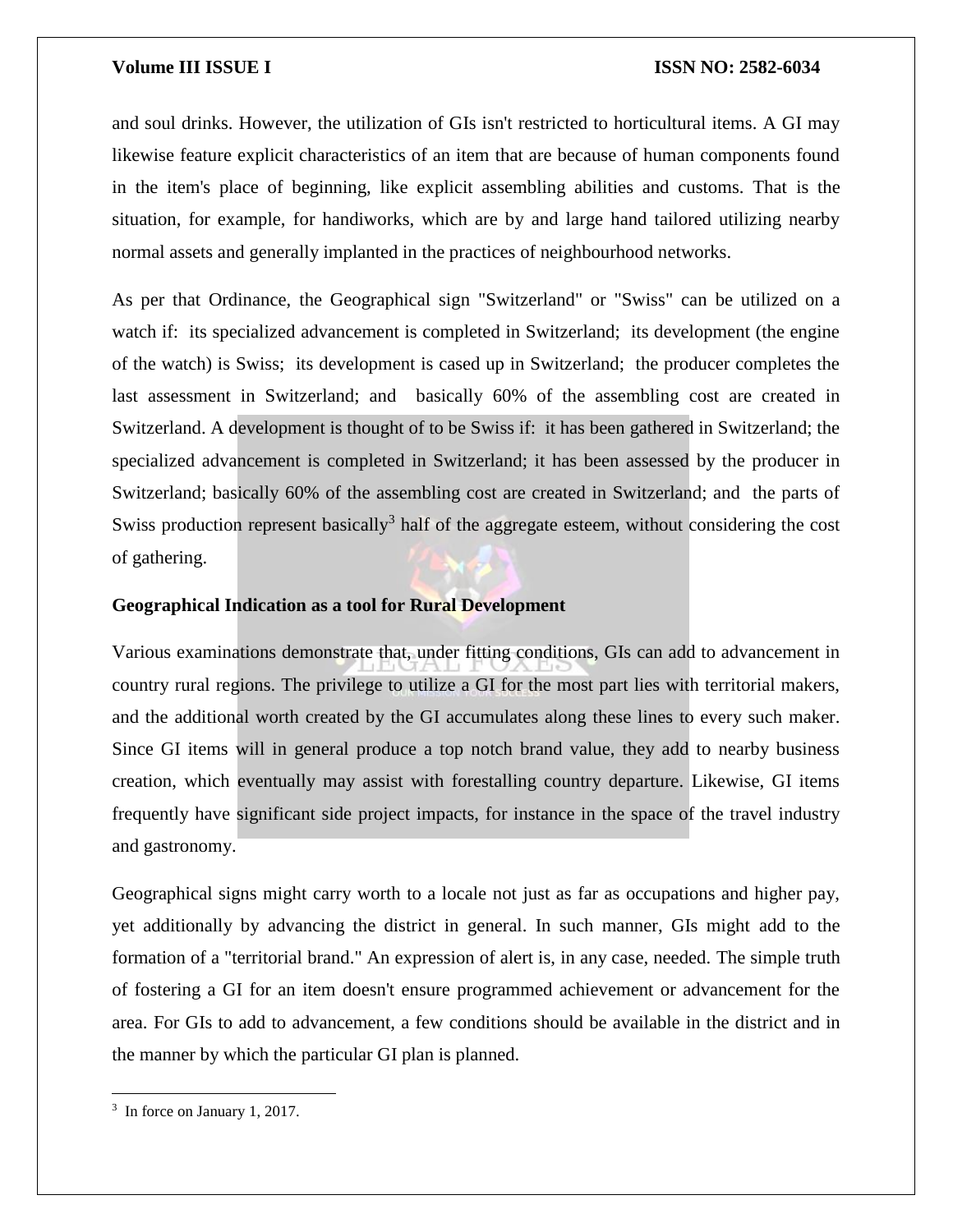# **Geographical Indication as a means to preserve Traditional knowledge and Traditional Culture Expression**

Items distinguished by a GI are regularly the result of conventional cycles and information conveyed forward by a local area in a specific district from age to generation. Similarly, a few items recognized by a GI might epitomize trademark components of the customary imaginative legacy created in a given locale, known as "conventional social articulations". This is especially valid for unmistakable items like crafted works, made utilizing normal assets and having characteristics gotten from their Geographical beginning. What's more, certain TCEs – like native and conventional names, signs and images – may likewise be ensured as GIs in spite of their having no direct Geographical importance.

Geographical signs are viable with the idea of TK and TCEs in that they give insurance that is possibly limitless on schedule, as long as the subjective connection between the items and the spot is kept up with and the sign has not fallen into genericity. They fill in as an aggregate right, there is no arrangement for an option to permit or dole out and the item quality-place connect basic the insurance of a GI denies the exchange of the sign to makers outside the delineated area. While GIs don't straightforwardly secure the topic by and large connected with TK or TCEs, which stays in the public area under regular IP frameworks and is available to misappropriation by outsiders, they can by implication add to their assurance severally. To start with, GI security perceives the social meaning of TK and TCEs and can assist with safeguarding them for people in the future. For instance, in planning a GI plan for an item, the creation principles, otherwise called the "code of training" or "guidelines of utilization", may incorporate a portrayal of a conventional interaction or TK.

Moreover, through the additional worth of a GI plan, makers are less enticed to supplant conventional cycles by perhaps less exorbitant ones. In India, for instance, modest powerloomdelivered sarees are sold as profoundly presumed "Banarsi" handloom sarees inside and outside the Varanasi locale (where credible Banarsi sarees are created). Powerloom impersonations cost only one-10th of the cost of genuine handloom Banarsi sarees, thereby making intense rivalry for neighbourhood experts and conceivably making the creation of handloom sarees become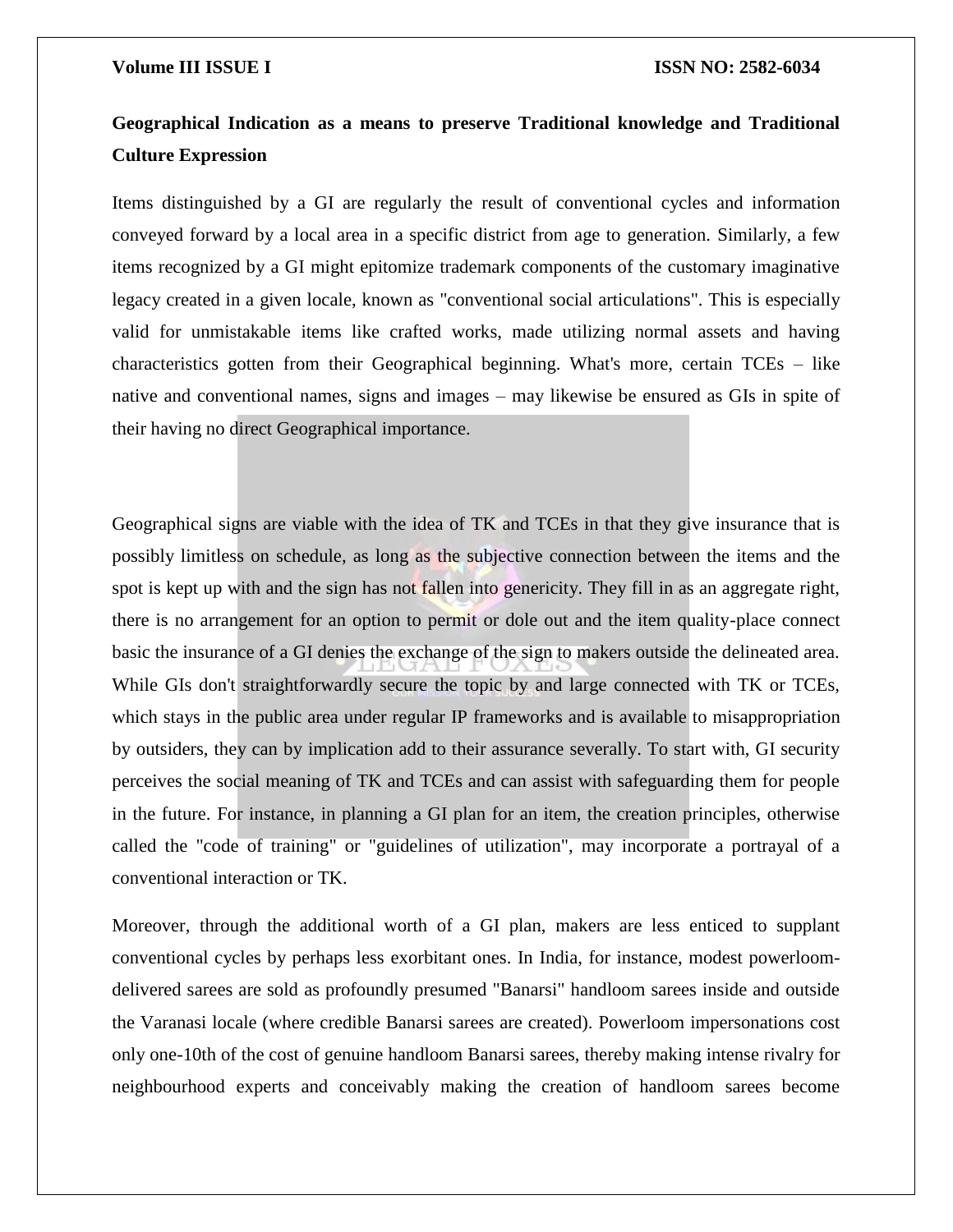$\overline{a}$ 

impractical, and the abilities and information associated with the procedure to be lost. Geological signs can give assurance to TK and TCEs against deceiving and beguiling exchanging rehearses. They can likewise profit native networks by working with the business misuse of TK and TCEs, and empowering TK-based financial turn of events. Topographical signs furnish native networks with a way to separate their items and advantage from their commercialization, along these lines advancing their financial position.

# **When Development of Geographical Indication is done what is Involved**

Acknowledgment of a GI, regardless of whether through enlistment, a court or regulatory choice or on the other hand different means, isn't sufficient, in essence, to understand the potential advantages illustrated in the first part. Securing a GI is obviously significant, as will be clarified in this part, yet isn't the lone condition for its prosperity. All together for a GI to adequately make brand value for an item, or to positively affect country improvement or the protection of TK, TCEs or biodiversity, it is important to foster a far reaching GI plan. This is the arrangement of rules and systems basic the working of a GI. Fostering a GI plan includes various significant advances, for example,

Distinguishing the item's qualities and surveying whether it has potential in inward or outside make, reinforcing the union of the gathering of makers and different administrators included, who will be the mainstays of the GI plan; setting up principles, some of the time called a code of training or guidelines of utilization. The code of training or guidelines of utilization ordinarily, in addition to other things, surrounds the item's topographical area of creation, and depicts the creation and handling<sup>4</sup> strategies. It might likewise depict the elements, regular or potentially human, that are available in the locale and add to the qualities of the item; concocting a component to viably credit the option to utilize the sign to any maker and other administrator concerned who delivers the item inside the set up limits and as indicated by concurred standards; building up delectability, confirmation and control plans to guarantee proceeded with quality and consistence with the code of training or guidelines of utilization; conceiving advertising techniques; getting lawful assurance for the GI and planning an authorization procedure.

<sup>4</sup> A number of publications address this topic extensively. See, for example, the publications by the ITC, FAO and UNIDO referenced in the bibliography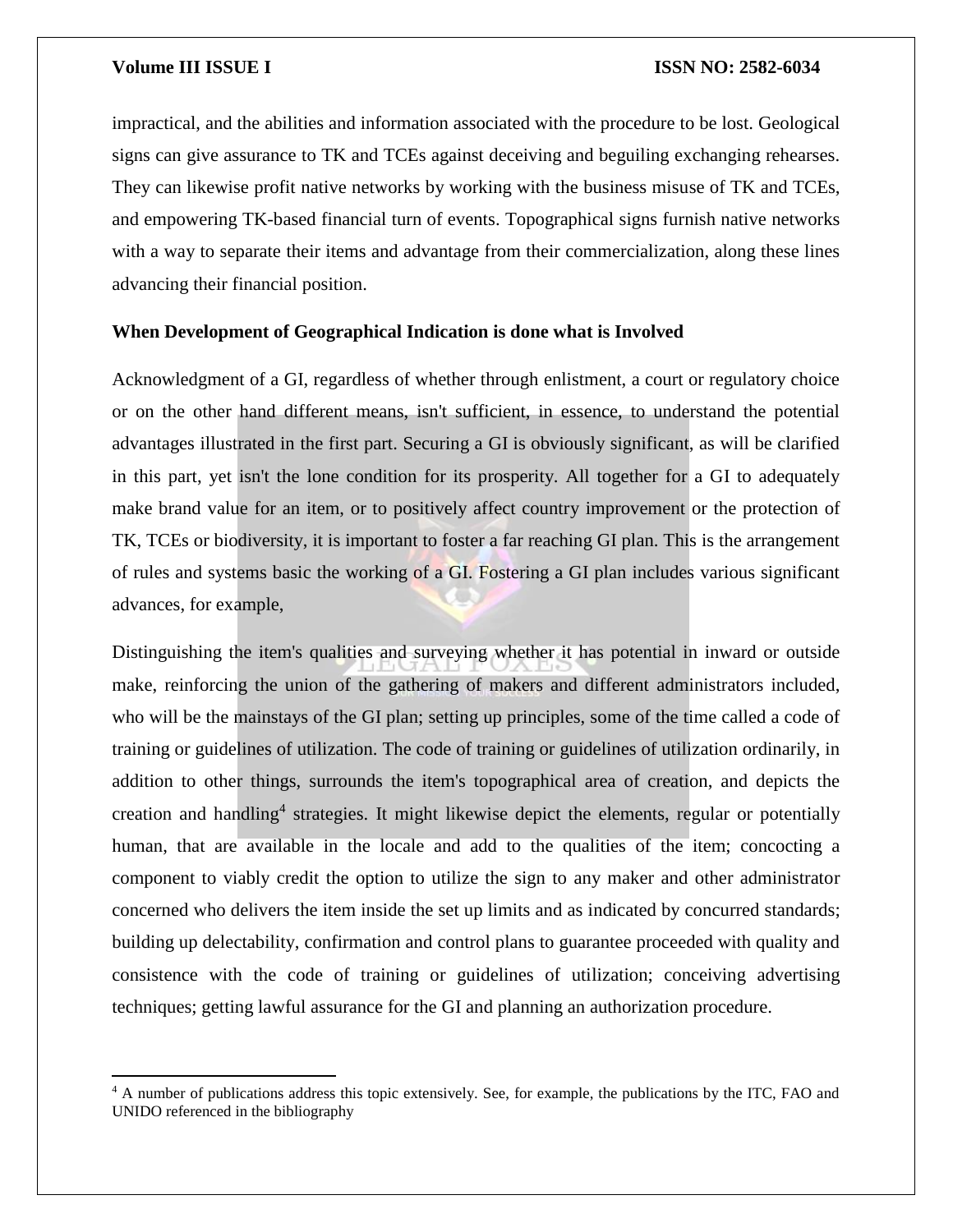# **What are the Cost Involved?**

It is clear that there are expenses related with fostering a GI plan. It would be troublesome, and past the motivation behind this distribution, to measure the expenses associated with every one of the means referenced previously. In addition, those means are not single, separated demonstrations. Securing a GI doesn't just include acquiring a directly through enrolment or other fitting means, yet additionally upholding that right. Check and control should happen consistently all through the lifetime of a GI, not simply once. Advancing the GI is a proceeding with measure. To put it plainly, a GI plan should be overseen all through its reality.

# **How long will it take?**

It might require quite a long while to set up a total GI plan, as this includes a few entertainers and requires considering various interests and strategy contemplations. The real time taken to foster a total GI plan might rely upon a portion of the accompanying elements, among others: the degree of union and association of the gathering of makers and different administrators concerned; the number and level of clashing interests and the manner by which such interests are dealt with; the number and level of obstructions to lawful insurance of the GI – locally or in unfamiliar business sectors; and the presence of institutional help.

# **Protection of Geographical Indication**

Geographical signs are something beyond a name or an image. They mirror a standing firmly connected to geological spaces of differing sizes, in this manner giving them an enthusiastic part. A GI's standing is an aggregate, elusive resource. If not secured, it very well may be utilized without limitation and its worth reduced and in the end lost. Utilization of GIs by unapproved parties is hindering to authentic makers and to purchasers. Such use hoodwinks purchasers and persuades they are purchasing a certifiable item with explicit characteristics and qualities, while they get an impersonation. Makers endure harm since important business is detracted from them, and the set up standing of their items is influenced. Makers might even be kept from utilizing the actual sign, for example in case it is enrolled as an individual brand name by an organization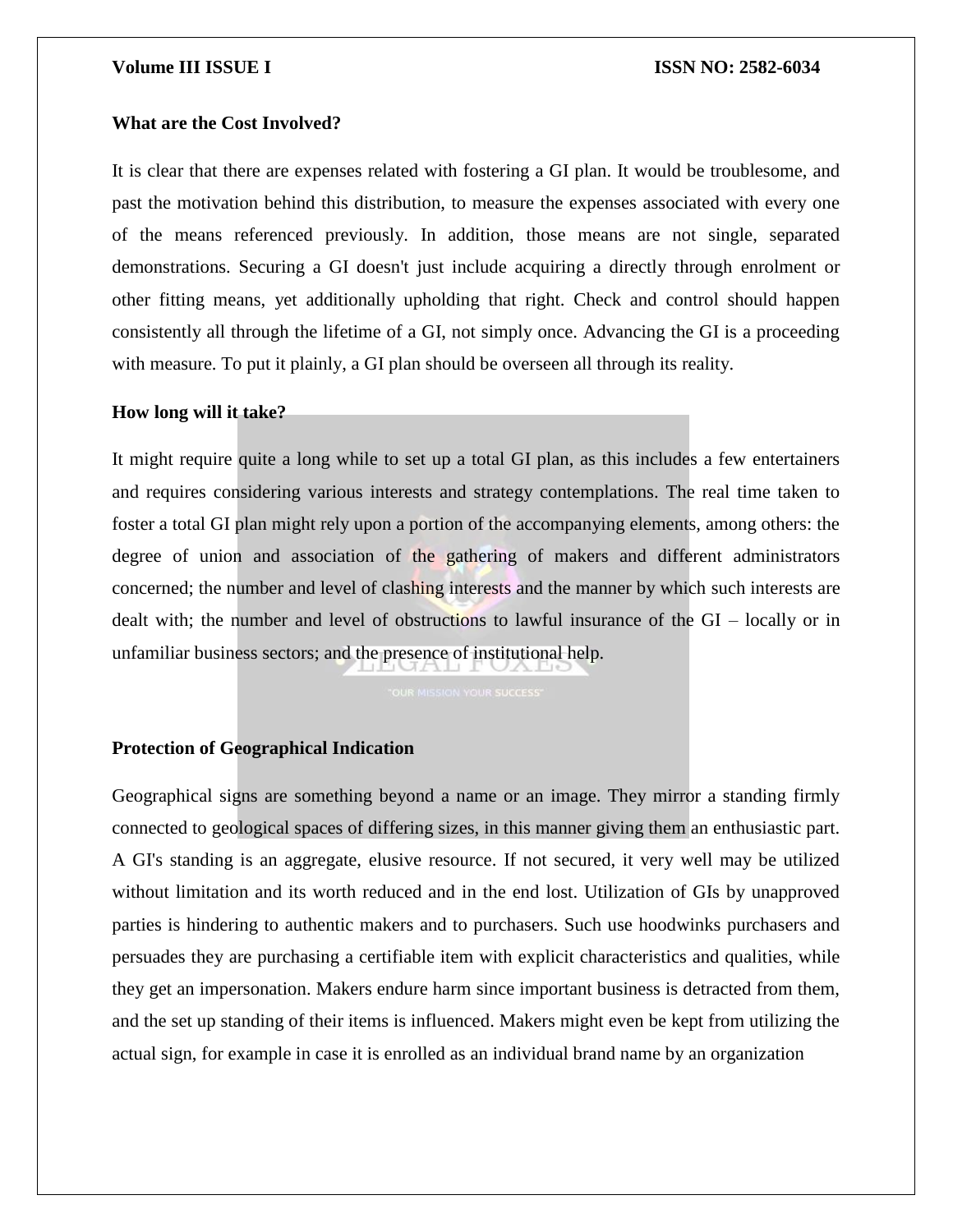Securing a GI empowers the individuals who reserve the privilege to utilize the sign to take measures against other people who use it without consent and advantage from its standing for nothing ("free-riders"). Securing a GI is additionally an approach to hinder enlistment of the sign as a brand name by an outsider and to restrict the danger of the sign turning into a conventional term.

# **Deterring free riding**

A GI's standing is the after effect of endeavours embraced by makers in a given locale. Makers who don't work as per the details for that GI, which are once in a while prohibitive, or who are not situated in the characterized creation locale might be enticed to utilize the GI to complementary lift on its standing. Frequently, such use is made regarding lower-quality items.

It is significant for a few reasons that the individuals who reserve the privilege to utilize a GI forestall its unapproved use, not exclusively to try not to lose business, yet in addition, in the more extended term, to guarantee the GI is utilized distinctly corresponding to items that have the characteristics or qualities to which it owes its standing. Utilization of a GI for lower or diverse quality items in all probability brings about discolouring its standing.

# **How to get Protection of Geographical Indication?**

Geographical signs are ensured in various nations and provincial frameworks through a wide assortment of approaches – regularly by a blend of at least two methodologies. Those methodologies have been created as per diverse lawful practices and inside a structure of certain recorded and monetary conditions. There are three fundamental modalities of assurance for GIs: (a) alleged sui generis frameworks; (b) group and accreditation imprints; and (c) modalities zeroing in on strategic approaches including authoritative item endorsement plans. These methodologies include contrasts as for significant inquiries, like the conditions for insurance or the extent of security. Then again, two of the methods of assurance, to be specific sui generis frameworks and group or affirmation mark frameworks, share some normal highlights, for example, the way that they set up rights for aggregate use by the individuals who consent to characterized guidelines.

1.Sui Generis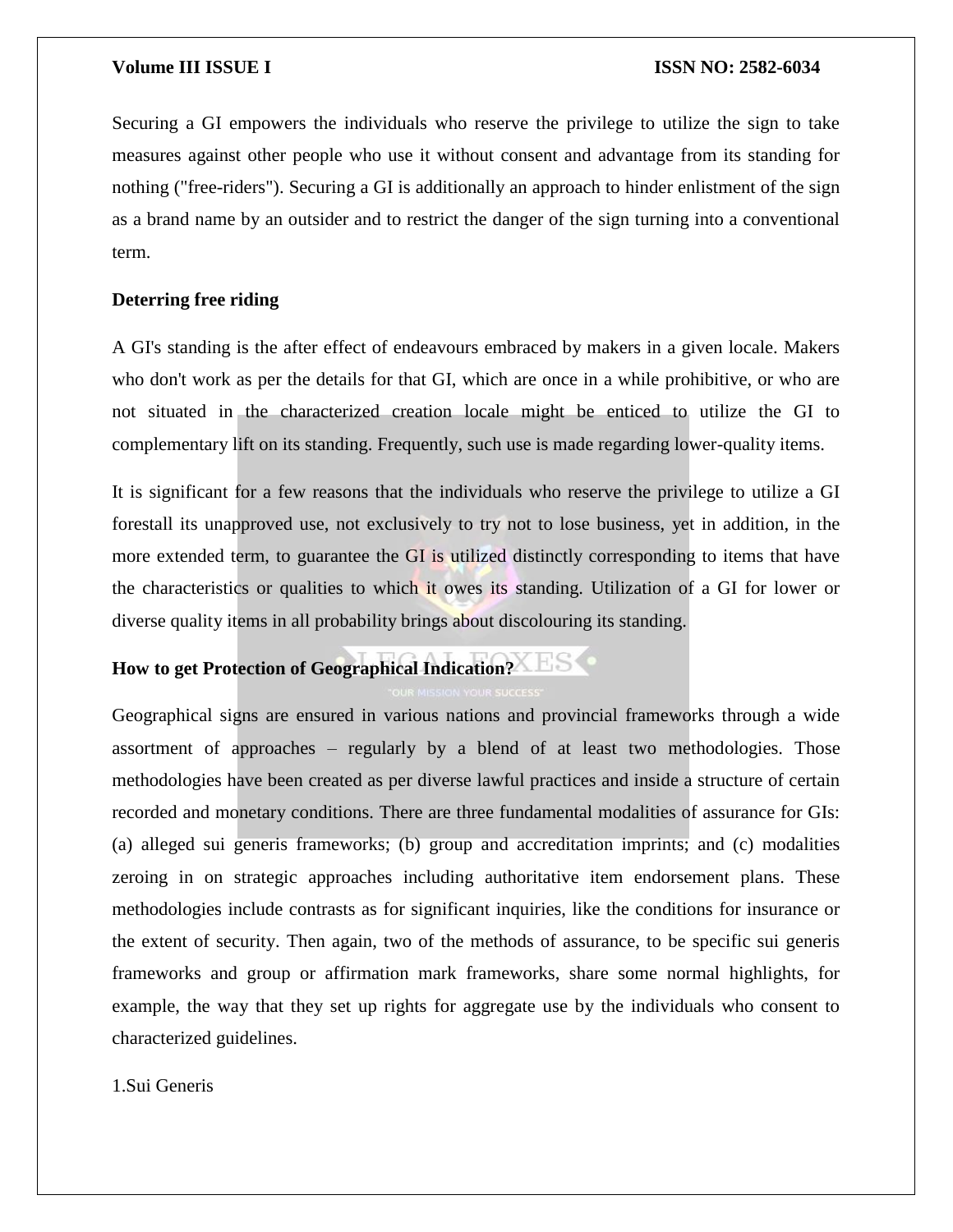In specific purviews, GIs might be ensured through a framework that applies explicitly and only to them – a sui generis arrangement of insurance. Such situation build up a particular right, a sui generis right, over GIs, separate from a brand name right or some other IP right. A sui generis security framework exists in the EU as to GIs for wines and spirits, rural items and staples. Numerous different wards all through the world, like India, Switzerland, the Andean Community nations and the African Intellectual Property Organization (OAPI), among others, additionally have sui generis frameworks of security. The phrasing used to allude to sui generis rights over GIs isn't uniform. Terms like monikers of beginning, controlled handles of beginning, secured assignments of beginning, ensured geological signs or just topographical signs, are utilized in various enactments.

For the most part, an application for enrolment of a sui generis right ought to contain a delimitation of the geological region inside which the item distinguished by the GI is delivered; a depiction of the item's attributes, quality or notoriety; and the norms of creation with which clients of the right ought to adjust. In specific locales, the connection between the item's attributes and the topographical region should be validated. That load of components is contained in a record, which is in some cases called "the item detail".

Also, sui generis frameworks of assurance typically necessitate that confirmation also, control plans be instituted to guarantee that clients of the GI follow the concurred principles of creation. A sui generis right secures essentially against any utilization of the GI that would misdirect customers with respect to the genuine topographical beginning of the item, or that establishes a demonstration of out of line contest. Topographical signs recognizing wines and spirits are additionally ensured against any utilization by an ineligible or unapproved individual, even where such use doesn't bring about buyers being deceived or in a demonstration of out of line contest. In certain wards with a sui generis framework, such "extra security" is stood to GIs that distinguish different sorts of items also. Moreover, some sui generis frameworks secure GIs against use in an interpretation, or against impersonation or summoning.

2.Collective mark and Certificate mark

A few nations secure GIs under brand name law, all the more explicitly through aggregate imprints or accreditation marks. This is the situation, for instance, in Australia, Canada, China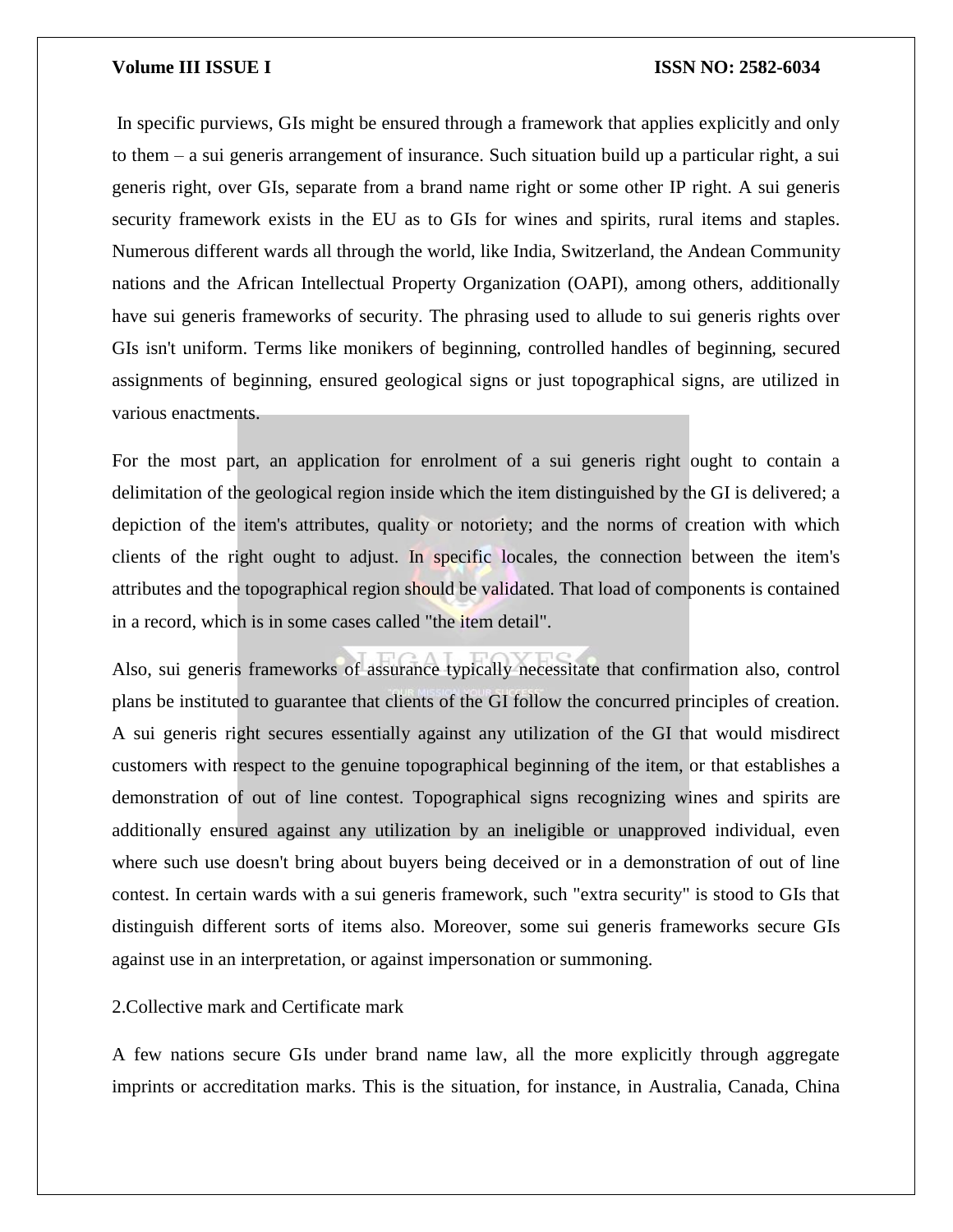and the United States of America. What is implied by an aggregate imprint or affirmation mark (or, in certain nations, ensure mark) contrasts from one country to another. In any case, a typical element of these kinds of imprints is that they might be utilized by more than one individual, as long<sup>5</sup> as the clients conform to the guidelines of utilization or norms set up by the holder. Those guidelines or principles might necessitate that the imprint be utilized distinctly regarding merchandise that have a specific geographical beginning or explicit qualities.

In certain purviews, the principle distinction between aggregate imprints and certificate marks is that the previous may just be utilized by individuals from an affiliation, while affirmation imprints might be utilized by any individual who conforms to the guidelines characterized by the holder of the imprint. The holder, which might be a private or a public element, goes about as a certifier confirming<sup>6</sup> that the imprint is utilized by set up principles. For the most part, the holder of a certificate mark doesn't itself reserve the option to utilize the imprint.

Assurance for GIs enlisted as group or accreditation marks is accommodated under broad brand name law. All in all, assurance is managed against use over the span of exchange by outsiders without the proprietor's assent, of indistinguishable or comparative finishes paperwork for indistinguishable or comparable merchandise, where such use would bring about a probability of EGAL FOXES disarray

3.Laws focusing on business practices

 $\overline{\phantom{a}}$ 

Geographical signs might be secured through specific laws that attention on strategic approaches, for example, laws identifying with the restraint of ridiculous rivalry, customer security laws or laws on the naming of items. These laws don't make an individual modern property directly over the GI. Notwithstanding, they by implication secure GIs to the extent that they preclude certain demonstrations that might include their unapproved use.

# **Rights Given to Registered Geographical Indication**

Security for a GI is normally gotten by gaining a directly over the sign that comprises the sign. That right can be a particular right intended for GIs (a sui generis right), which might be called,

<sup>&</sup>lt;sup>5</sup> For further information on collective and certification marks, see document WIPO/ STrad/INF/6. www.wipo.int/export/sites/www/ sct/en/meetings/pdf/wipo\_strad\_inf\_6.pdf

<sup>&</sup>lt;sup>6</sup>. Article 16 of the TRIPS. Agreement. See WTO document IP/C/W/253/Rev.1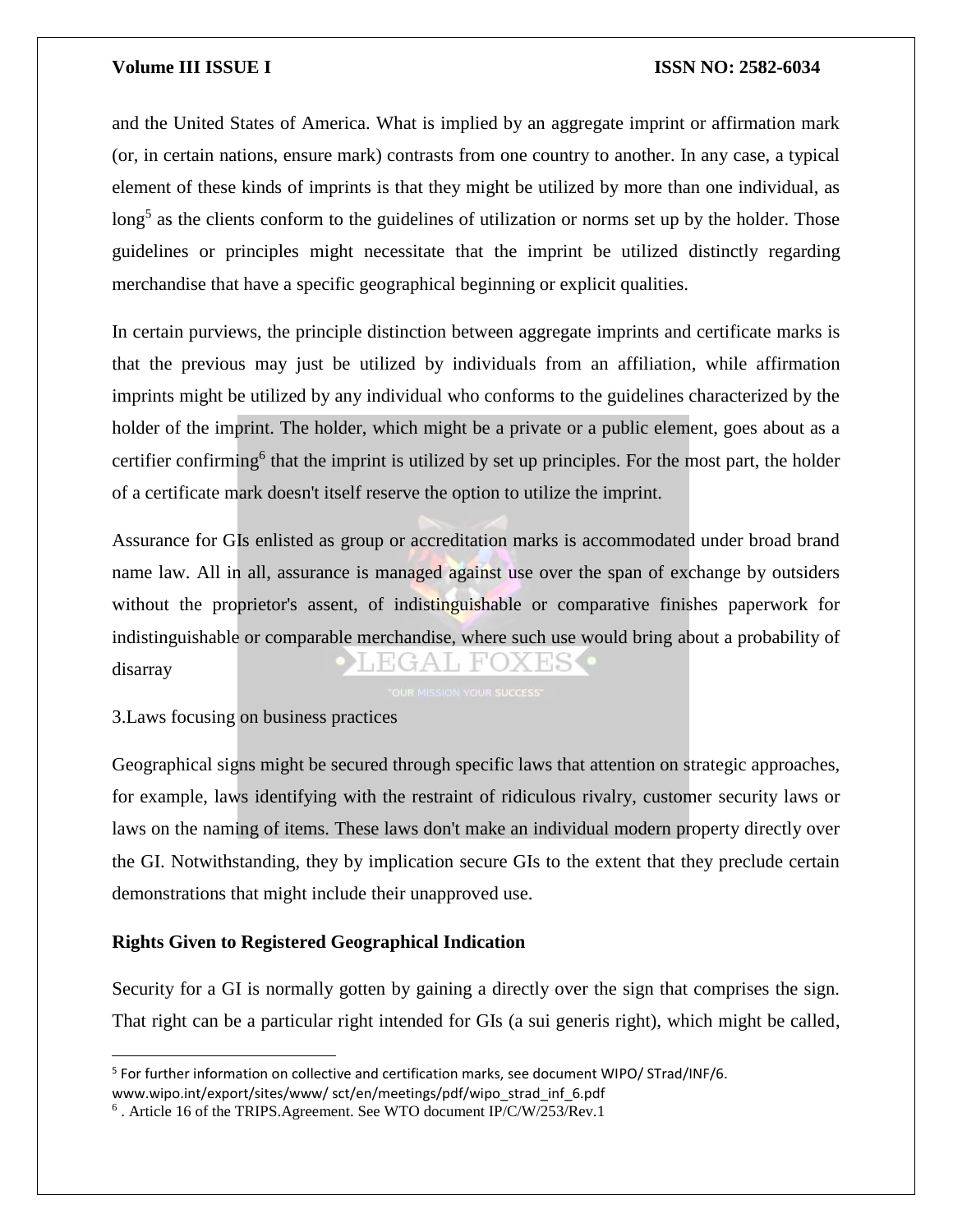for example, an ensured GI, a section of beginning or a designation of beginning. The right obtained can likewise be a group<sup>7</sup> or a certificate mark.

A GI right empowers the individuals who reserve the privilege to utilize the sign to forestall its utilization by an outsider whose item doesn't adjust to the relevant guidelines. For instance, in the wards where the Darjeeling GI is secured, makers of Darjeeling tea can bar utilization of the expression "Darjeeling" for tea not filled in the tea nurseries of Darjeeling or not created by the guidelines set out in the code of training for the Darjeeling GI. Nonetheless, a secured GI doesn't empower the holder to keep somebody from making an item utilizing similar strategies as those set out in the GI norms.

# **Obstacles to Protect Geographical Indication**

There are a few hindrances, according to a legaln perspective, that might emerge when looking for assurance for a GI, including the accompanying:

1.Struggle with an earlier imprint.

A GI might be rejected assurance in a specific domain if the expert in that region thinks about that the GI is indistinguishable or like a brand name recently applied for, enlisted or obtained through use, in compliance with common decency, and that utilization of the GI would bring about a probability of disarray with the brand name.

# 2. Conventional person

A GI might be rejected insurance if the capable power thinks about that the sign comprises the normal name for the sort of item or administration to which it applies.

# 3.Homonymous Geographical signs

Homonymous GIs are those that are spelled or articulated the same, yet which recognize items starting in better places, as a rule in various nations. On a fundamental level, these signs should exist together, yet such conjunction might be dependent upon specific conditions. For instance, it very well might be necessitated that they be utilized in relationship with extra data concerning the beginning of the item to keep customers from being deceived. A GI might be rejected

 $\overline{\phantom{a}}$ 



<sup>7</sup> See WTO document IP/C/W/253/Rev.1